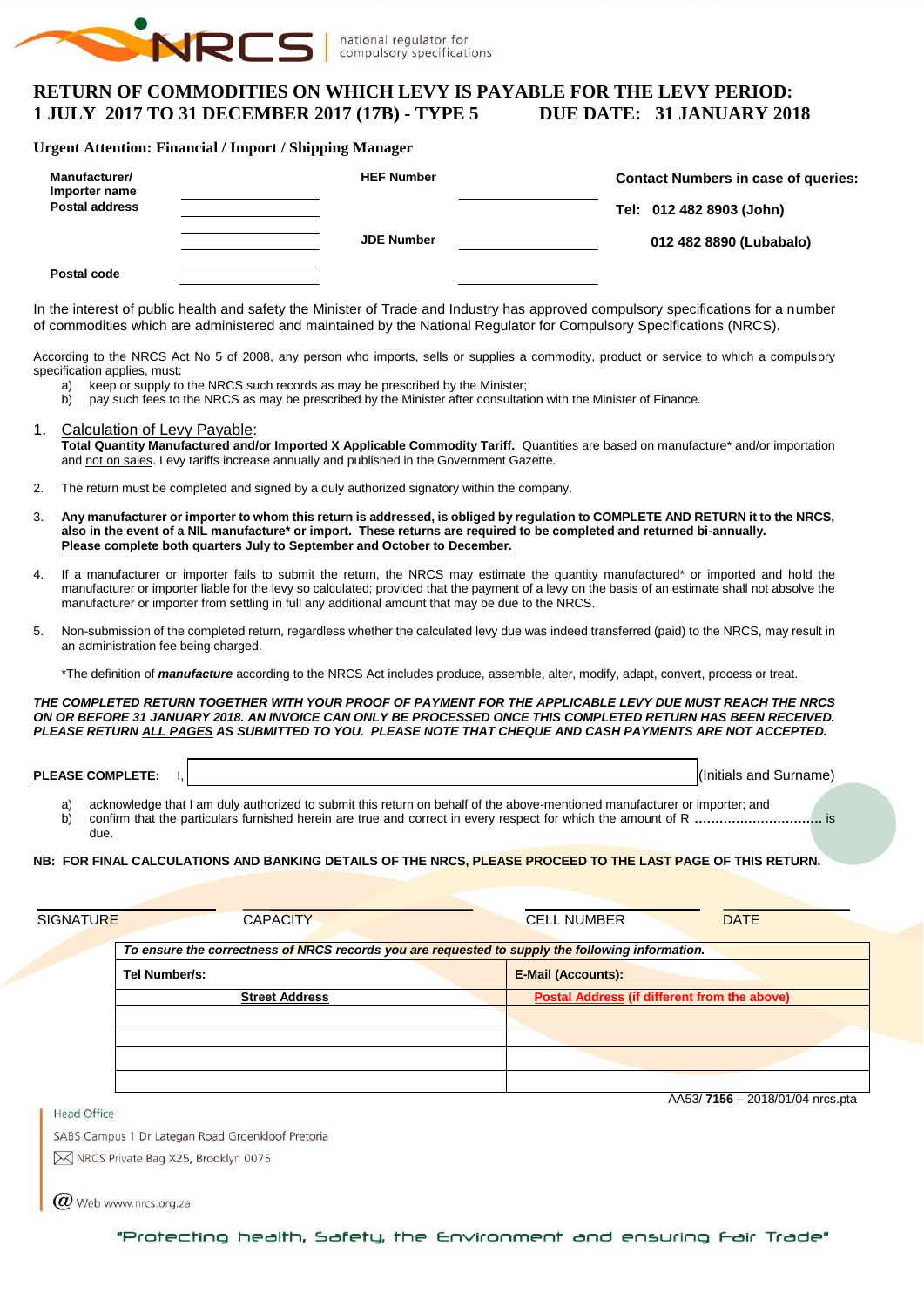## 7156 / July to December 2017 – TYPE 5

| Quantity<br>Quantity<br>Quantity<br>Quantity<br><b>Tariff</b><br>Code<br>Description of commodity<br>Manufactured<br>Imported<br>Manufactured<br>Imported<br><b>Total</b><br>Unit<br>Levy payable<br>Jul to Sep<br>Jul to Sep<br>Oct to Dec<br>Oct to Dec<br>(VC 8024)<br>85200<br>Category N1 (Light Commercial Vehicles)<br>R 18,53<br>Item<br>85211<br>Category N2 and N3 (Heavy Commercial Vehicles)<br>(VC 8025)<br>R 269,48<br>Item<br>85222<br>Category M1 (Passenger Vehicles)<br>(VC8022)<br>R 18,33<br>Item<br>(VC 8023)<br>85233<br>Category M2 (Buses)<br>R 298,53<br>Item<br>852333<br>Category M3 (Buses)<br>(VC 8023)<br>R 298,53<br>Item<br>85244<br>Category O1 - Trailers, GVM not exceeding 750 kg<br>(VC 8026)<br>R 32,21<br>Item<br>85255<br>Category O2 - Trailers, GVM 750 kg up to 3 500 kg (VC 8026)<br>R 32,21<br>Item<br>85266<br>Category O3 -Trailers, GVM 3 500 kg up to 10 000 kg<br>R 117,13<br>Item<br>(VC 8027)<br>85267<br>Category O4 - Trailers, GVM exceeding 10 000 kg<br>(VC 8027)<br>R 117,13<br>Item<br>85277<br>Custom built Bodies and Modifications/ Conversions<br>R 298,53<br>Item<br>(VC 8023)<br>for vehicles in category M2 (Buses)<br>Custom built Bodies and Modifications/Conversions<br>852777<br>R 298,53<br>Item<br>(VC 8023)<br>for vehicles in category M3 (Buses)<br>85366<br>Agricultural Tractors (Slow Moving Vehicles)<br>(VC 8057)<br>R 203,20<br>Item<br>85377<br>Custom built Bodies and Modifications/Conversions<br>R 13,89<br>Item<br>for category M1 and N1 (Light Passenger and<br>Commercial Vehicles)<br>(VC8022 & VC 8024)<br>Custom built Bodies and Modifications/Conversions<br>85388<br>Item<br>R 27,77<br>(VC 8025)<br>for category N2 (Heavy Commercial Vehicles)<br>85399<br>Custom built Bodies and Modifications/Conversions<br>R 38,55<br>Item<br>for category N3 (Heavy Commercial Vehicles)<br>(VC 8025)<br>85400<br>(VC 9098)<br>Motor Cycles $L1 - L7$<br>R 54,87<br>Item |  |  | <b>MOTOR VEHICLES</b> |  |  | Page 2 of 5 |  |
|-------------------------------------------------------------------------------------------------------------------------------------------------------------------------------------------------------------------------------------------------------------------------------------------------------------------------------------------------------------------------------------------------------------------------------------------------------------------------------------------------------------------------------------------------------------------------------------------------------------------------------------------------------------------------------------------------------------------------------------------------------------------------------------------------------------------------------------------------------------------------------------------------------------------------------------------------------------------------------------------------------------------------------------------------------------------------------------------------------------------------------------------------------------------------------------------------------------------------------------------------------------------------------------------------------------------------------------------------------------------------------------------------------------------------------------------------------------------------------------------------------------------------------------------------------------------------------------------------------------------------------------------------------------------------------------------------------------------------------------------------------------------------------------------------------------------------------------------------------------------------------------------------------------------------------------------------------------------|--|--|-----------------------|--|--|-------------|--|
|                                                                                                                                                                                                                                                                                                                                                                                                                                                                                                                                                                                                                                                                                                                                                                                                                                                                                                                                                                                                                                                                                                                                                                                                                                                                                                                                                                                                                                                                                                                                                                                                                                                                                                                                                                                                                                                                                                                                                                   |  |  |                       |  |  |             |  |
|                                                                                                                                                                                                                                                                                                                                                                                                                                                                                                                                                                                                                                                                                                                                                                                                                                                                                                                                                                                                                                                                                                                                                                                                                                                                                                                                                                                                                                                                                                                                                                                                                                                                                                                                                                                                                                                                                                                                                                   |  |  |                       |  |  |             |  |
|                                                                                                                                                                                                                                                                                                                                                                                                                                                                                                                                                                                                                                                                                                                                                                                                                                                                                                                                                                                                                                                                                                                                                                                                                                                                                                                                                                                                                                                                                                                                                                                                                                                                                                                                                                                                                                                                                                                                                                   |  |  |                       |  |  |             |  |
|                                                                                                                                                                                                                                                                                                                                                                                                                                                                                                                                                                                                                                                                                                                                                                                                                                                                                                                                                                                                                                                                                                                                                                                                                                                                                                                                                                                                                                                                                                                                                                                                                                                                                                                                                                                                                                                                                                                                                                   |  |  |                       |  |  |             |  |
|                                                                                                                                                                                                                                                                                                                                                                                                                                                                                                                                                                                                                                                                                                                                                                                                                                                                                                                                                                                                                                                                                                                                                                                                                                                                                                                                                                                                                                                                                                                                                                                                                                                                                                                                                                                                                                                                                                                                                                   |  |  |                       |  |  |             |  |
|                                                                                                                                                                                                                                                                                                                                                                                                                                                                                                                                                                                                                                                                                                                                                                                                                                                                                                                                                                                                                                                                                                                                                                                                                                                                                                                                                                                                                                                                                                                                                                                                                                                                                                                                                                                                                                                                                                                                                                   |  |  |                       |  |  |             |  |
|                                                                                                                                                                                                                                                                                                                                                                                                                                                                                                                                                                                                                                                                                                                                                                                                                                                                                                                                                                                                                                                                                                                                                                                                                                                                                                                                                                                                                                                                                                                                                                                                                                                                                                                                                                                                                                                                                                                                                                   |  |  |                       |  |  |             |  |
|                                                                                                                                                                                                                                                                                                                                                                                                                                                                                                                                                                                                                                                                                                                                                                                                                                                                                                                                                                                                                                                                                                                                                                                                                                                                                                                                                                                                                                                                                                                                                                                                                                                                                                                                                                                                                                                                                                                                                                   |  |  |                       |  |  |             |  |
|                                                                                                                                                                                                                                                                                                                                                                                                                                                                                                                                                                                                                                                                                                                                                                                                                                                                                                                                                                                                                                                                                                                                                                                                                                                                                                                                                                                                                                                                                                                                                                                                                                                                                                                                                                                                                                                                                                                                                                   |  |  |                       |  |  |             |  |
|                                                                                                                                                                                                                                                                                                                                                                                                                                                                                                                                                                                                                                                                                                                                                                                                                                                                                                                                                                                                                                                                                                                                                                                                                                                                                                                                                                                                                                                                                                                                                                                                                                                                                                                                                                                                                                                                                                                                                                   |  |  |                       |  |  |             |  |
|                                                                                                                                                                                                                                                                                                                                                                                                                                                                                                                                                                                                                                                                                                                                                                                                                                                                                                                                                                                                                                                                                                                                                                                                                                                                                                                                                                                                                                                                                                                                                                                                                                                                                                                                                                                                                                                                                                                                                                   |  |  |                       |  |  |             |  |
|                                                                                                                                                                                                                                                                                                                                                                                                                                                                                                                                                                                                                                                                                                                                                                                                                                                                                                                                                                                                                                                                                                                                                                                                                                                                                                                                                                                                                                                                                                                                                                                                                                                                                                                                                                                                                                                                                                                                                                   |  |  |                       |  |  |             |  |
|                                                                                                                                                                                                                                                                                                                                                                                                                                                                                                                                                                                                                                                                                                                                                                                                                                                                                                                                                                                                                                                                                                                                                                                                                                                                                                                                                                                                                                                                                                                                                                                                                                                                                                                                                                                                                                                                                                                                                                   |  |  |                       |  |  |             |  |
|                                                                                                                                                                                                                                                                                                                                                                                                                                                                                                                                                                                                                                                                                                                                                                                                                                                                                                                                                                                                                                                                                                                                                                                                                                                                                                                                                                                                                                                                                                                                                                                                                                                                                                                                                                                                                                                                                                                                                                   |  |  |                       |  |  |             |  |
|                                                                                                                                                                                                                                                                                                                                                                                                                                                                                                                                                                                                                                                                                                                                                                                                                                                                                                                                                                                                                                                                                                                                                                                                                                                                                                                                                                                                                                                                                                                                                                                                                                                                                                                                                                                                                                                                                                                                                                   |  |  |                       |  |  |             |  |
|                                                                                                                                                                                                                                                                                                                                                                                                                                                                                                                                                                                                                                                                                                                                                                                                                                                                                                                                                                                                                                                                                                                                                                                                                                                                                                                                                                                                                                                                                                                                                                                                                                                                                                                                                                                                                                                                                                                                                                   |  |  |                       |  |  |             |  |
|                                                                                                                                                                                                                                                                                                                                                                                                                                                                                                                                                                                                                                                                                                                                                                                                                                                                                                                                                                                                                                                                                                                                                                                                                                                                                                                                                                                                                                                                                                                                                                                                                                                                                                                                                                                                                                                                                                                                                                   |  |  |                       |  |  |             |  |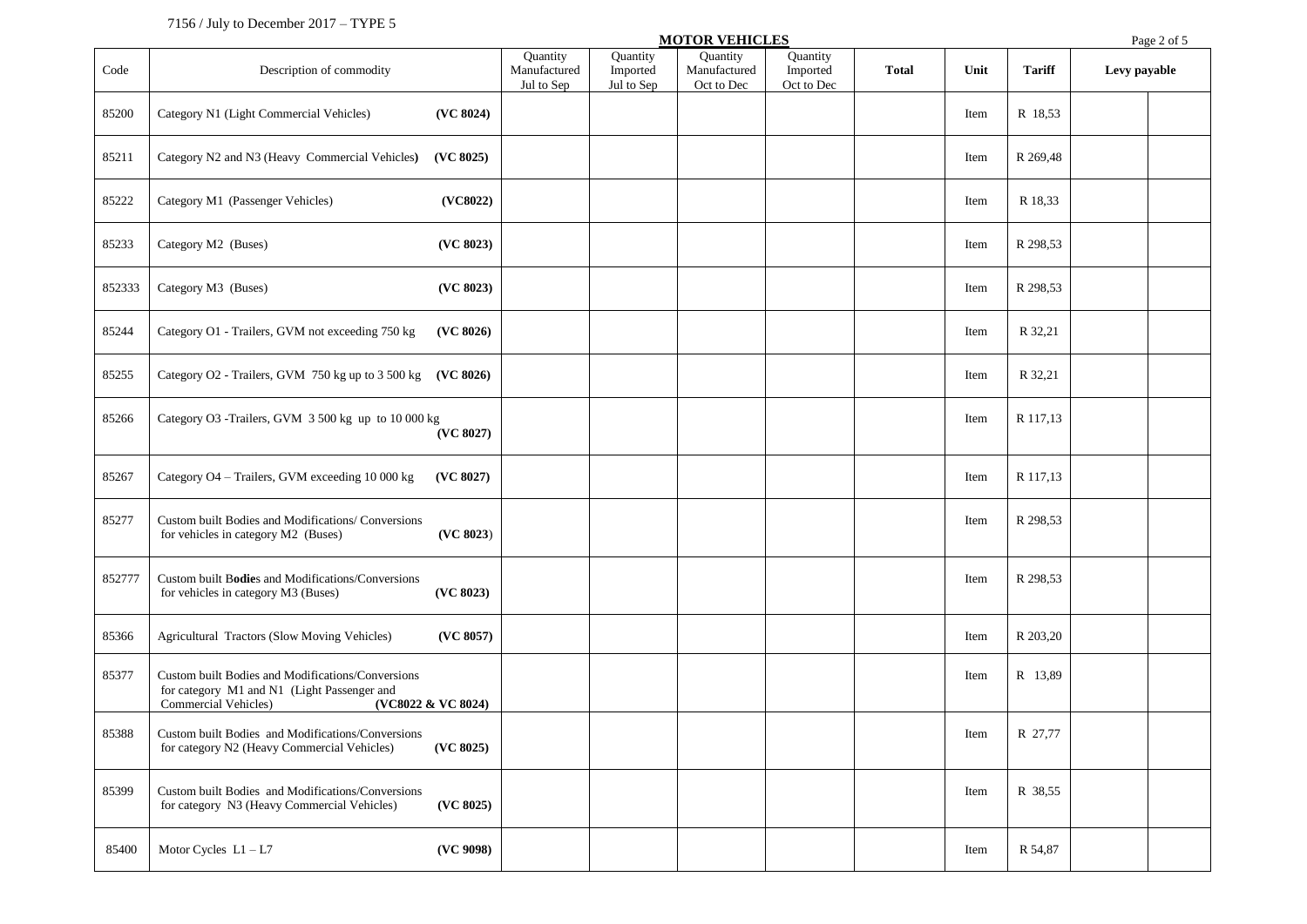#### **REPLACEMENT BRAKE / FRICTION MATERIAL – MOTOR VEHICLES**

| Code | Description of commodity                                                                                                                             | Quantity<br>Manufactured<br>Jul to Sep | Quantity<br>Imported<br>Jul to Sep | Quantity<br>Manufactured<br>Oct to Dec | Quantity<br>Imported<br>Oct to Dec | <b>Total</b> | Unit     | <b>Tariff</b>      | Levy payable |  |
|------|------------------------------------------------------------------------------------------------------------------------------------------------------|----------------------------------------|------------------------------------|----------------------------------------|------------------------------------|--------------|----------|--------------------|--------------|--|
| 8528 | Replacement disc brake pad for categories M1 and N1<br>road vehicles (including minibuses)<br>(VC 8053)                                              |                                        |                                    |                                        |                                    |              | Axle set | R <sub>0</sub> .62 |              |  |
| 8534 | Replacement disc brake pad for categories M2<br>(excluding minibuses) M3, N2, N3, O2 O3 and<br>(VC 8053)<br>O <sub>4</sub> road vehicles             |                                        |                                    |                                        |                                    |              | Axle set | R6,94              |              |  |
| 8530 | Replacement roll-stock friction material for categories<br>M, N and O road vehicles (including minibuses)<br>(VC 8053)                               |                                        |                                    |                                        |                                    |              | Per 1 m  | R0,51              |              |  |
| 8529 | Replacement brake shoe friction material segment<br>for categories M, N and O road vehicles,<br>(VC 8053)<br>and minibuses                           |                                        |                                    |                                        |                                    |              | Segment  | R <sub>0.19</sub>  |              |  |
| 8535 | Replacement brake shoe friction material segment<br>for categories M2 (excluding minibuses),<br>(VC 8053)<br>M3, N2, N3, O2, O3 and O4 road vehicles |                                        |                                    |                                        |                                    |              | Segment  | R <sub>0</sub> .57 |              |  |

#### **REPLACEMENT LIGHTS & SAFETY GLASS – MOTOR VEHICLES**

| Code | Description of commodity                                                    | Quantity<br>Manufactured<br>Jul to Sep | Quantity<br>Imported<br>Jul to Sep | Quantity<br>Manufactured<br>Oct to Dec | Quantity<br>Imported<br>Oct to Dec | <b>Total</b> | Unit | <b>Tariff</b>      | Levy payable |  |
|------|-----------------------------------------------------------------------------|----------------------------------------|------------------------------------|----------------------------------------|------------------------------------|--------------|------|--------------------|--------------|--|
| 8610 | (VC 8050)<br>Replacement secondary lights for motor vehicles                |                                        |                                    |                                        |                                    |              | Item | R <sub>1</sub> ,92 |              |  |
| 8611 | (VC 8049)<br>Replacement headlights for motor vehicles                      |                                        |                                    |                                        |                                    |              | Item | R <sub>2</sub> ,92 |              |  |
| 8612 | Replacement incandescent lamps for motor vehicles (VC 8048)                 |                                        |                                    |                                        |                                    |              | Item | R <sub>0,12</sub>  |              |  |
| 8615 | (VC 8048)<br>Replacement halogen lamps for motor vehicles                   |                                        |                                    |                                        |                                    |              | Item | R <sub>0,24</sub>  |              |  |
| 8613 | Replacement safety glass (laminated) for use in road vehicles<br>(VC 8051)  |                                        |                                    |                                        |                                    |              | Item | R <sub>2</sub> ,92 |              |  |
| 8614 | Replacement safety glass (toughened) for use in motor vehicles<br>(VC 8051) |                                        |                                    |                                        |                                    |              | Item | R <sub>1</sub> ,92 |              |  |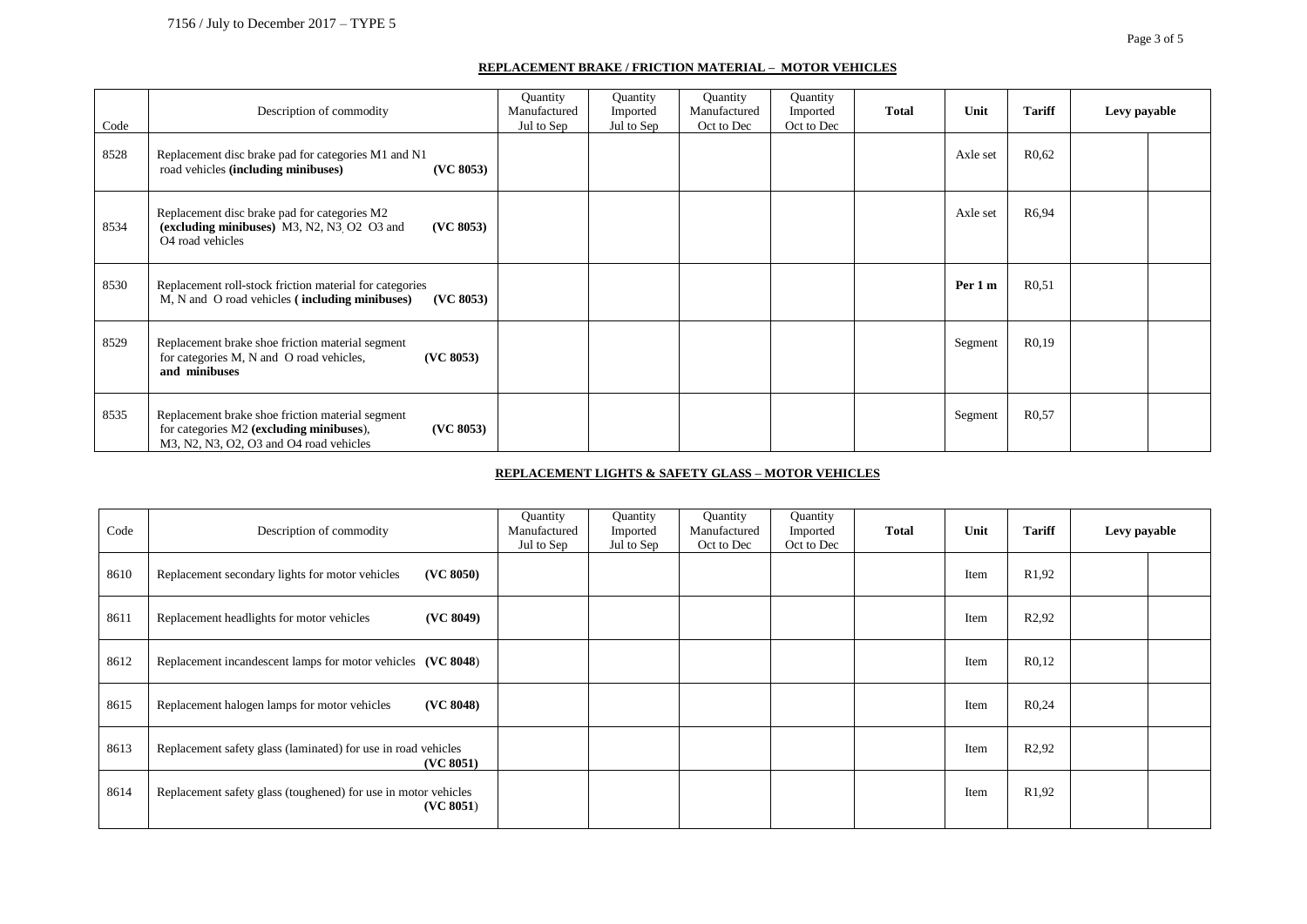#### **MOTORING REQUISITES**

## **PLEASE NOTE: TOTAL QUANTITY TO BE ROUNDED OFF TO THE NEXT FULL UNIT (e.g. 45 liters of 100 liter = 1 UNIT)**

| Code | Description of commodities                                                                     | Quantity<br>Manufactured<br>Jul to Sep | Quantity<br>Imported<br>Jul to Sep | Quantity<br>Manufactured<br>Oct to Dec | Quantity<br>Imported<br>Oct to Dec | <b>Total</b> | Unit           | <b>Tariff</b>       | Levy payable |  |
|------|------------------------------------------------------------------------------------------------|----------------------------------------|------------------------------------|----------------------------------------|------------------------------------|--------------|----------------|---------------------|--------------|--|
| 3610 | (VC 8013)<br>Hydraulic brake and clutch fluid                                                  |                                        |                                    |                                        |                                    |              | 100 liter      | R7,03               |              |  |
| 3611 | Ball type couplings and towing brackets for<br>towing caravans and light trailers<br>(VC 8065) |                                        |                                    |                                        |                                    |              | Item           | R3.00               |              |  |
| 8210 | Child restraining devices for use in motor vehicles<br>(VC 8033)                               |                                        |                                    |                                        |                                    |              | Item           | R <sub>10</sub> ,22 |              |  |
| 8410 | Elastomeric cups and seals for hydraulic brake<br>(VC 8080)<br>systems - Loose                 |                                        |                                    |                                        |                                    |              | <b>Per 100</b> | R7,62               |              |  |
| 8411 | Elastomeric cups and seals for hydraulic brake<br>systems - kit form<br>(VC 8080)              |                                        |                                    |                                        |                                    |              | Per Kit        | R <sub>0</sub> .34  |              |  |
| 8510 | (VC 8016)<br>Safety helmets for motor cyclists                                                 |                                        |                                    |                                        |                                    |              | Item           | R3,43               |              |  |

#### **TYRES**

| Code | Description of commodities                                          | Ouantity<br>Manufactured<br>Jul to Sep | Quantity<br>Imported<br>Jul to Sep | Quantity<br>Manufactured<br>Oct to Dec | Quantity<br>Imported<br>Oct to Dec | Total | Unit | <b>Tariff</b>      | Levy payable |  |
|------|---------------------------------------------------------------------|----------------------------------------|------------------------------------|----------------------------------------|------------------------------------|-------|------|--------------------|--------------|--|
| 8230 | New tyres - for passenger vehicles and their trailers<br>(VC 8056)  |                                        |                                    |                                        |                                    |       | Item | R0.24              |              |  |
| 8231 | (VC 8059)<br>New tyres - for commercial vehicles and their trailers |                                        |                                    |                                        |                                    |       | Item | R <sub>0</sub> .34 |              |  |